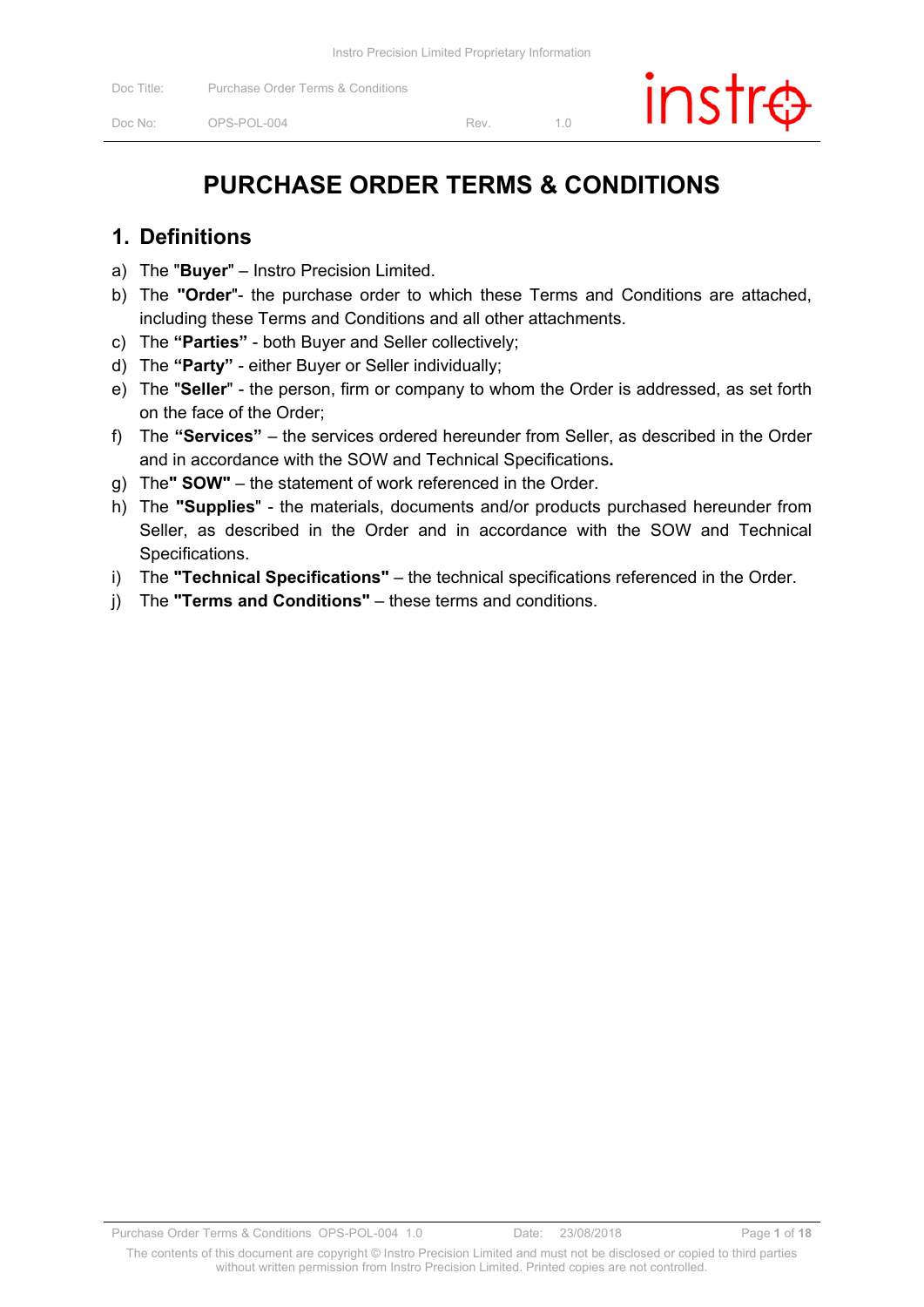| Instro Precision Limited Proprietary Information |  |
|--------------------------------------------------|--|
|--------------------------------------------------|--|

| Doc Title: | Purchase Order Terms & Conditions |     | $instr\oplus$ |
|------------|-----------------------------------|-----|---------------|
| Doc No:    | OPS-POL-004                       | Rev |               |

#### **2. General**

- a) The Order is placed, subject only to these Terms and Conditions, the SOW, Technical Specifications and other documents, to the extent the same are incorporated by specific reference in the Order. The reference to any proposal from Seller (if any), is only for the purpose of specifying basic information and then, only as such terms are consistent with the Terms and Conditions. Any of Seller's terms and conditions will not be binding. Without derogating from the generality of the aforesaid, any limitation of Seller's liability in the Seller's proposal or in any other place other than in these Terms and Conditions shall be null and void.
- b) If Seller wishes Buyer to accept a term of Seller, or accept a particular responsibility, or if Seller wishes to rely on a representation Buyer has made, Seller must therefore obtain Buyer's express agreement to that - that means express written agreement, signed by a director or other senior officer of the Buyer and referring expressly to these Terms and Conditions. Buyer's acceptance of contractual performance by Seller does not imply acceptance of any terms that are different from these Terms and Conditions. Seller must indemnify Buyer against any consequence of Seller seeking to rely on any contractual terms, or any statement, understanding or representation which is not contractually agreed as set out in this section.
- c) Buyer shall not be contractually bound until Buyer places a formal Order and then only to the extent of the issues specifically covered by that Order or in writing signed by a director of the Buyer.
- d) Seller's commencement of performance under the Order, or Seller's signed acknowledgement or acceptance of any payment for the Supplies, Services or any part thereof, constitute Seller's acceptance of the Order.
- e) If any of the terms of the Order conflict with or contradict each other those terms will over-ride each other in the following order of priority: (1) any express written agreement from the Buyer (2) the Order; (3) these Terms and Conditions.

### **3. Specification of Supplies and Services**

- a) Supplies and Services are to be supplied complete in all respects in accordance with the Order and in compliance with the SOW and Technical Specifications.
- b) Any Order of Supplies shall unless otherwise stated the Order, be deemed to include also the supply of all relevant documentation and certification (including Certificates of Conformity) and of any commissioning of those Supplies, necessary to enable the Buyer to use them for their intended purposes. Any Order of Services unless otherwise stated in the Order, shall be deemed to include the complete performance of those Services including any employee instruction, manuals, explanations or certifications necessary to enable the Buyer to benefit from them for their intended purposes. In addition, any Order is deemed to include any legal rights necessary to use the Supplies and Services for their intended purposes. References in these Terms and Conditions to "Performance" are to complete performance of all Seller's obligations as described herein.

Purchase Order Terms & Conditions OPS-POL-004 1.0 Date: 23/08/2018 Page **2** of **18**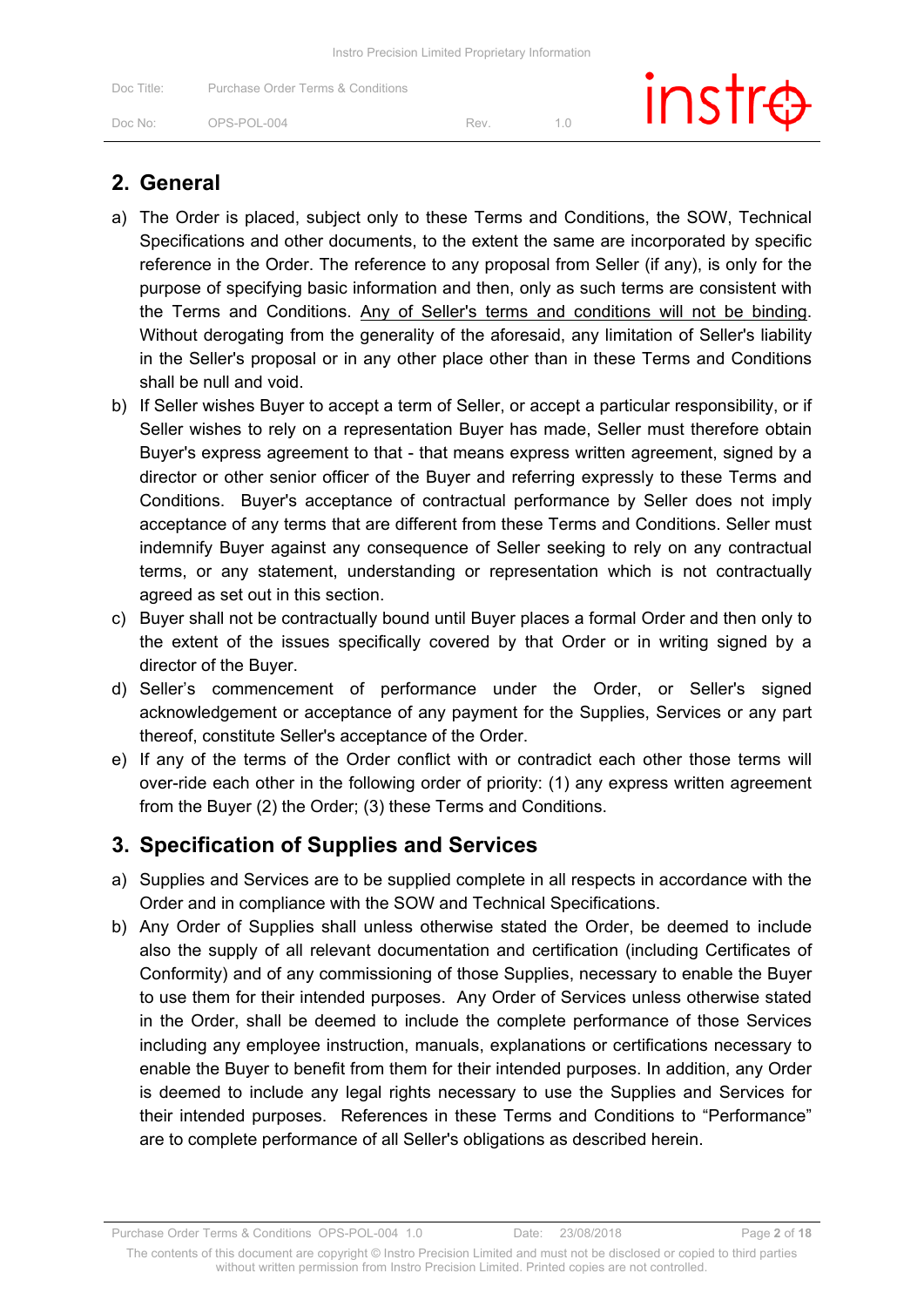| Doc Title: | Purchase Order Terms & Conditions |     | $inst\oplus$ |  |
|------------|-----------------------------------|-----|--------------|--|
| Doc No:    | OPS-POL-004                       | Rev |              |  |

### **4. Facilities and Special Equipment**

The Seller confirms that it now has, or can readily obtain, without assistance of the Buyer, all facilities, tools and special equipment necessary for the timely Performance of this Order. Special dies, tools, patterns and the like used in manufacture of the Supplies and provision of the Services herein ordered shall be furnished by and at the expense of the Seller.

### **5. Buyer Furnished Equipment**

Buyer shall furnish to Seller the equipment and information as specifically set forth in the SOW (the "**BFE**").

Any materials and/or property furnished by the Buyer in connection with the Order, will be deemed loaned to the Seller for purposes of the Order only and title thereto shall at all times remain with the Buyer. Such materials and/or property will be at Seller's sole risk while they are, or are supposed to be, in Seller's possession or control. Seller is not to part with possession unless with Buyer's prior written consent. Seller agrees to fully compensate Buyer for such materials and/or property which are not returned to Buyer either as originally loaned (except for reasonable wear and tear due to the utilization of the same in accordance with the provisions of this Order and for the purpose of this Order only) or as an integrated part of Supplies ordered.

### **6. Packing, Marking and Shipping**

Specific instruction as to packing, marking and shipping shall be as set forth on the face of the Order.

Seller will comply with any reasonable requirements Buyer may have as regards the packaging and packing of any Supplies, and as to information to be displayed on packaging or included on despatch documentation and bills of lading. Subject to that, Seller will ensure that all packaging, packing, labelling and documentation is such as to ensure full compliance with legal requirements throughout the scheduled delivery process.

### **7. Invoices and Shipping Documents**

a) Packing lists and invoices shall show Buyer's Order number and line item number, manufacturer's parts numbers and a short description of the Supplies. Each container or package must have its individual packing list showing the contents of the container. One copy of the packing list must be attached to the outside of the container in a re-sealable plastic envelope, and an additional copy should be placed inside the same containers. Two copies of invoice, (of which one should be signed original) and two copies of the packing list must be attached to airway bill or bill of lading to accompany shipment. One signed original copy and one copy of the invoice and one copy of the packing list should be sent via airmail and by e-mail directly to the Buyers Accounts Department and to the Buyer's Purchasing Department where applicable. Failure to comply with the above will delay identifying shipments at customs, thus delaying payment.

Purchase Order Terms & Conditions OPS-POL-004 1.0 Date: 23/08/2018 Page **3** of **18**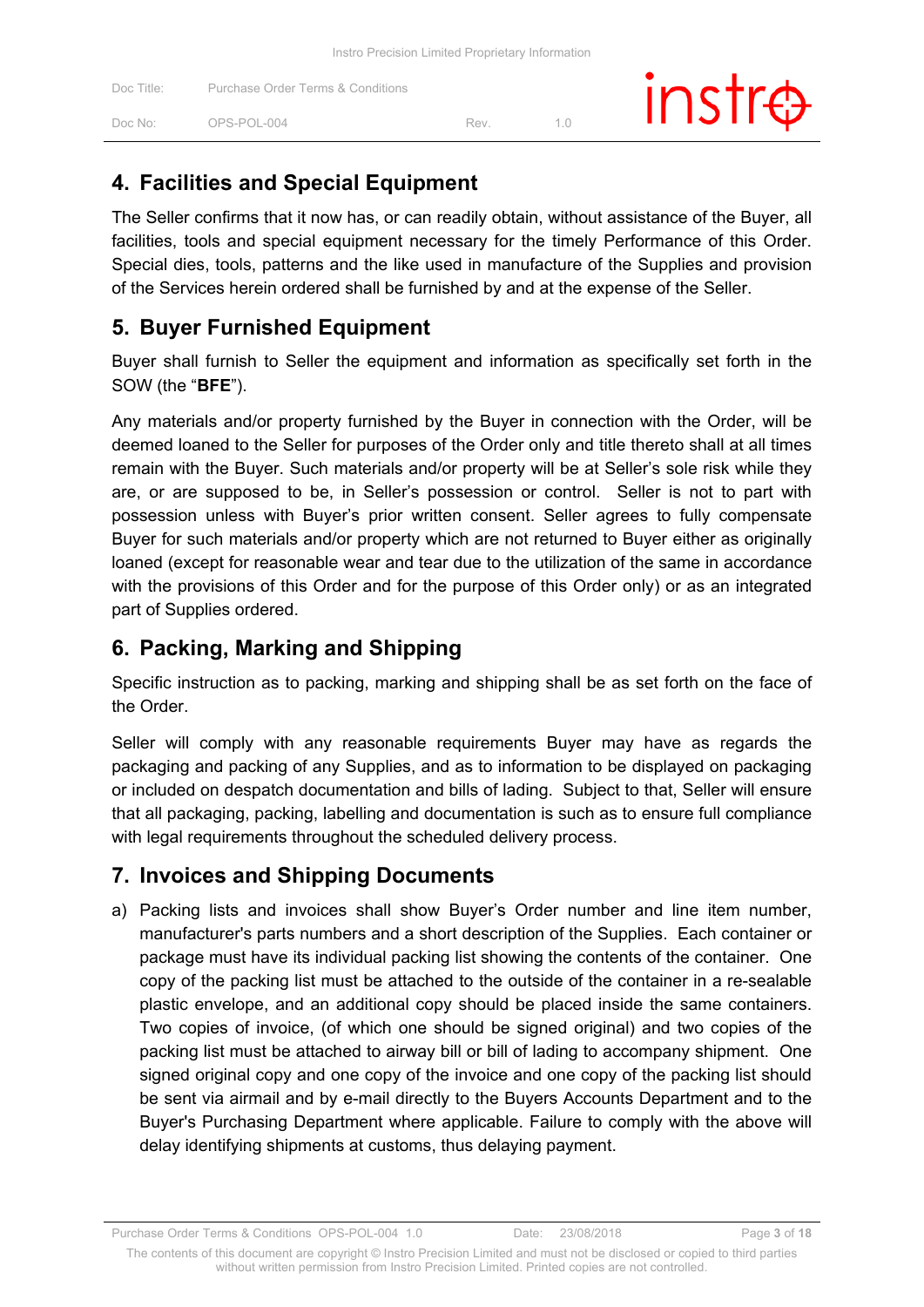|                     | Instro Precision Limited Proprietary Information |     |               |
|---------------------|--------------------------------------------------|-----|---------------|
| Doc Title:          | Purchase Order Terms & Conditions                |     | $instr\oplus$ |
| Doc No <sup>.</sup> | OPS-POL-004                                      | Rev |               |

- b) Invoices for the Supplies and Services may be sent to Buyer on, or after, completion of Performance. Seller shall invoice separately from despatch of the goods to Buyer. Each invoice must quote the number of the Order. No sum may be invoiced more than six months late.
- c) Seller shall include a Certificate of Origin (COO) as part of the shipping documents. In the absence of a COO and provided that an origin stamp appears on the invoice or packing list, or Seller specified origin information in Supplier letter of instruction (SLI), then such stamp or SLI shall be deemed as the Seller's irrevocable authorization to the international freight forwarder to provide the COO on behalf of the seller. In the event that the Seller is requested to complete the English customs verification of the COO it will cooperate by providing any requested verification data to the English customs.

#### **8. Quality, Inspection and Testing**

- a) The Buyer, its customers, the end user, and/or the relevant regulatory authorities shall be entitled to inspect and test the Supplies to be supplied, both during and after production, and the Services being provided, whether at the Seller's facilities or at the premises of any of its subcontractor(s). Seller shall provide the labour, information and the facilities required for proper testing of the Supplies and Services. The Seller undertakes to give Buyer's inspector sufficient advance written notice prior to performing Seller's acceptance tests and all inspections required. Such inspection shall in no way relieve the Seller of its responsibilities under the Order.
- b) All Supplies ordered are subject to Buyer's final incoming inspection and approval, after delivery to Buyer's facilities. The Buyer may refuse to accept any supplies and/or services which are not in accordance with the Technical Specifications, SOW and/or any other part of the Order. In such case the Buyer shall have the right to return the supplies and/or withhold payment for same. Notwithstanding the above, Buyer may request Seller to promptly replace, if necessary, by most expeditious manner, such supplies and/or services, to Supplies and Services conforming in all respects to the Order and applicable standards. All charges, including transportation expenses for such replacement, are to be borne by the Seller. Buyer will not be bound to return to Seller any packaging or packing material.
- c) Should the Seller elect not to have such supplies returned, the Buyer may dispose of them in any manner deemed suitable by the Buyer. Should the Seller fail to promptly replace the supplies and/or services incorrectly provided, with conforming Supplies and/or Services, or to make alternative arrangements mutually agreed upon in writing between the Buyer and the Seller within a reasonable time, the Buyer, at its option, may require the Seller to indemnify the Buyer for all losses or damages resulting therefrom, including without limitation, costs incurred by Buyer for the replacement or correction of such supplies and/or services. The foregoing is in addition to any other rights Buyer may have in contract, at law or equity. Seller shall not again tender rejected or corrected supplies unless Seller discloses the former tender and rejection or requirement of correction.
- d) It is expressly agreed that payment shall not constitute final acceptance.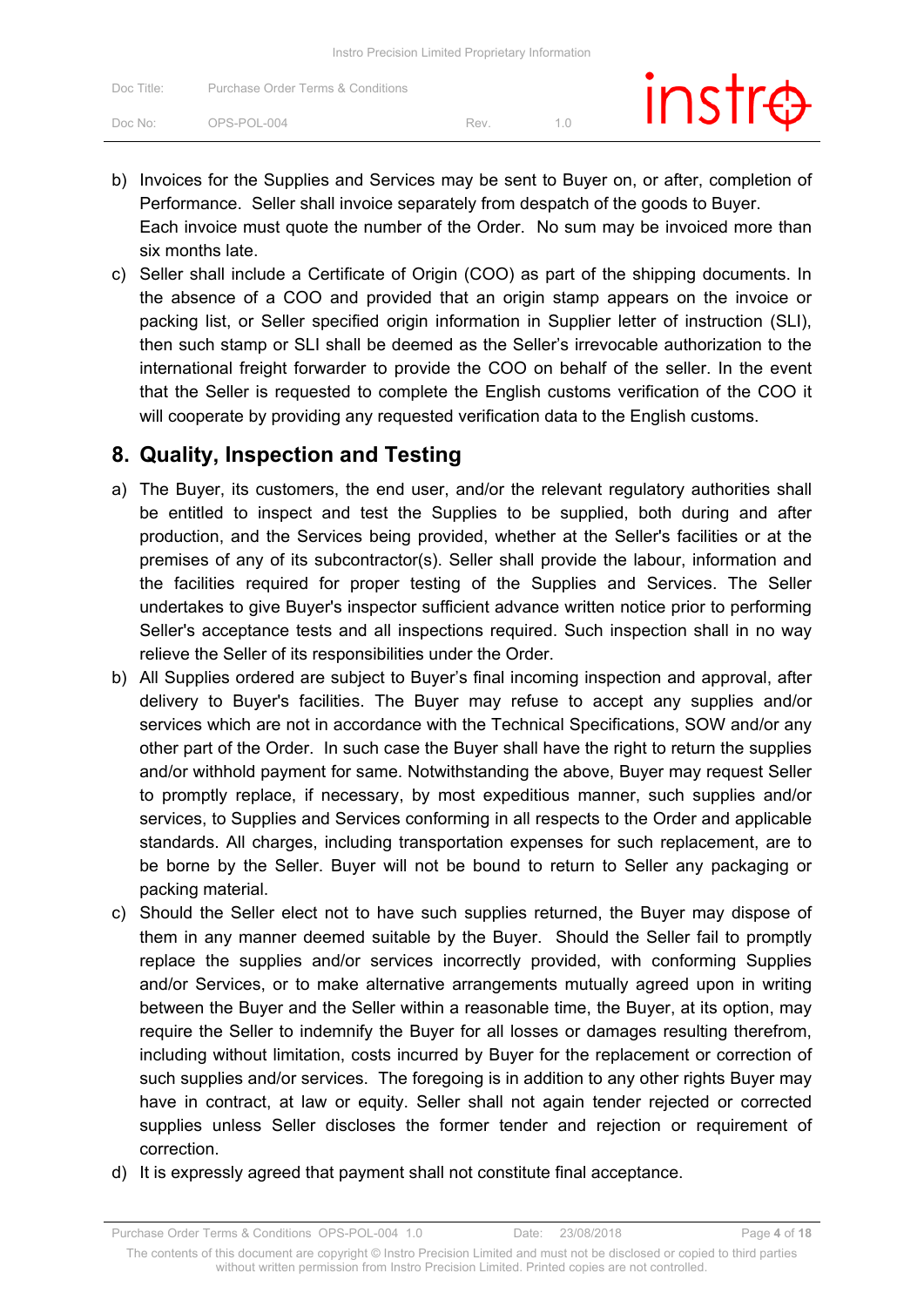| Doc Title: | Purchase Order Terms & Conditions |     | $instr\oplus$ |
|------------|-----------------------------------|-----|---------------|
| Doc No:    | OPS-POL-004                       | Rev |               |

e) To protect Buyer's business Buyer may need, sometimes urgently, information as to precisely how Supplies and Services were performed, and as to all relevant activities of any suppliers or sub-contractors of Seller. Seller will meet any such reasonable request as soon as reasonably possible, and will keep records adequate for that purpose for at least two years after completion of Performance. Without limitation, these records must provide full traceability for all goods comprised in, or used in making, any contract goods which are in any respect safety-critical. They must also demonstrate compliance of the contract work with all legal or regulatory requirements and with all contractually binding quality and Performance standards.

Seller shall maintain an effective quality assurance system for control of material quality, assembly, testing, packaging and shipping, and routines for quality verification and corrective actions which is acceptable to the buyer and/or its customer. Unless otherwise stated in this Order, such quality assurance system shall be in accordance with the requirements of most updated ISO 9001-2008 standard and/or AS-9100 (as applicable).

f) For special processes, Seller shall subcontract only vendors approved by Buyer and / or perform it internally subject to Buyer's approval. Seller shall keep all drawings and documents relevant to the Order for a period of 7 years from the last delivery.

#### **9. Changes**

- a) Buyer, at any time, by written and signed change order, may request changes in the Supplies and/or Services or their quantities or delivery dates or any other term or condition of the Order. If the cost or delivery time is increased or decreased as a result of such change order, an equitable adjustment in the Order price and/or delivery schedule will be made in the change order signed by Buyer. If a price and/or delivery adjustment is not included in the signed change order, no increase in price or delay in delivery will be allowed. Any claim by Seller for such adjustment or non-adjustment must be asserted by Seller in writing, within 2 working days from the date of the change order, following which the Parties shall enter into negotiation. Any claim for price adjustment shall be only to fairly and proportionately reflect any unavoidable increase in Seller's cost due to the requested change. Failing to make such claim as aforementioned, the change order will be deemed to have been accepted by Seller, and the Order will be deemed to have been varied with immediate effect to reflect the change with no price increase.
- b) The Order shall not be deemed or construed to be modified, amended, cancelled or waived, in whole or in part, except by a written change order hereto signed by the Buyer's authorised representative. Nothing contained in this section shall excuse Seller from proceeding with the change order.
- c) Any major change in Seller's production processes or any other process regarding the Supplies and/or Services, such as: change in production site location, design changes, replacement of major subcontractor, change in one or more production processes, change that affects the Supplies' FFF (fit, form or function), requires an advanced notification by Seller to Buyer, in writing and in the latter case- also Buyer's prior written approval.

Purchase Order Terms & Conditions OPS-POL-004 1.0 Date: 23/08/2018 Page **5** of **18**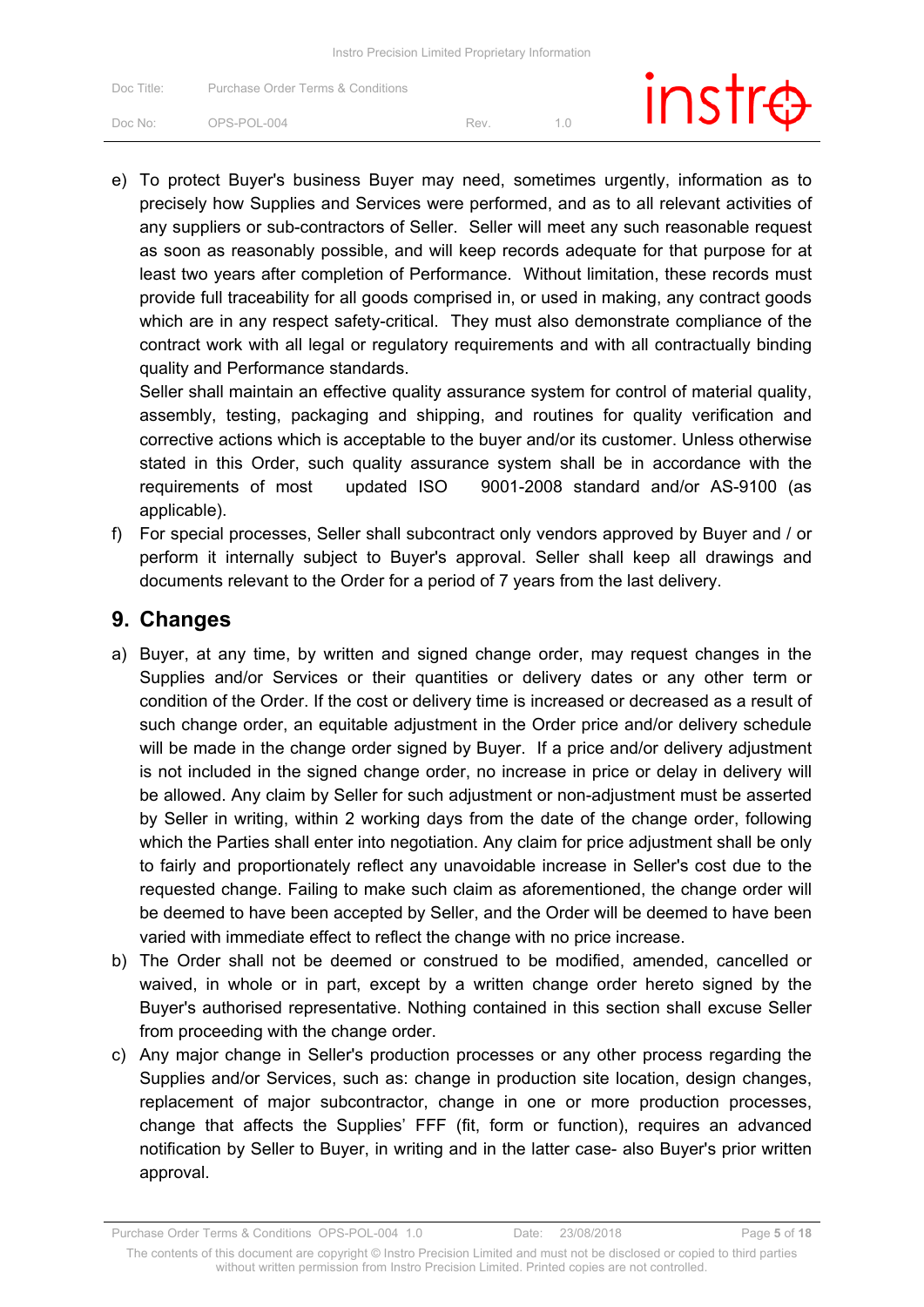|  | Instro Precision Limited Proprietary Information |  |
|--|--------------------------------------------------|--|
|--|--------------------------------------------------|--|

| Doc Title: | Purchase Order Terms & Conditions |     | $instr\oplus$ |  |
|------------|-----------------------------------|-----|---------------|--|
| Doc No:    | OPS-POL-004                       | Rev |               |  |

### **10. Delivery**

a) Any Supplies will be delivered to, and any services performed at, the address and on the date stated in the Order, or else under section 10) a), during usual business hours. If the Order refers to terms such as F.O.B. and C. & F. which bear defined meanings in the current edition of Incoterms, those defined meanings will apply unless expressly stated otherwise.

If no address is specified, then delivery will be at Buyer's usual or main UK premises.

- b) If Buyer specifies the date or delivery address after ordering, Buyer will give Seller reasonable notice of the details. Failing a date, supply will be within 28 days of the Order or earlier if permitted by Buyer in writing.
- c) If Seller's deliveries fail to meet the schedules specified herein and as a result Buyer requires and Seller makes express and/or air shipments, partial shipments, or both, then Seller agrees to assume all resulting excess shipping charges. Invoices covering Supplies shipped in advance of requested delivery schedules will not be paid until their normal maturity after the date specified for delivery.
- d) Buyer shall not be liable for delays or defaults due to causes beyond its reasonable control which were both unforeseeable and unavoidable , including without limitation acts of God, governmental actions, war or national emergency, acts of terrorism, cyber-attack, protests, riot, civil commotion, fire, explosion, flood, epidemic, lock-outs, strikes or other labour disputes (whether or not relating to either party's workforce), or restraints or delays affecting carriers or inability or delay in obtaining supplies of adequate or suitable materials ("**Force Majeure**"). In case an event of Force Majeure continues to remain in effect for more than three (3) months the Buyer shall be entitled to terminate the Order without liability.
- e) Without derogating from Buyer's rights under the Order and/or in accordance with the law, the Buyer may, at its sole discretion, cancel the Order in whole or in part, where there is a delay in delivery for any reason, and in such case Seller shall have no right to claims against the Buyer for cancellation or any other charges. Where Supplies are to be supplied in instalments, the Order is still to be treated as a single contract. If Seller fail to deliver or perform any instalment Buyer may treat the whole Order as repudiated.
- f) The Seller hereby acknowledges that the time of delivery/performance under the Order is of the essence and that the Supplies ordered may be combined with other supplies. Therefore the Seller hereby agrees to indemnify the Buyer for any losses and/or damages and/or expenses incurred by the Buyer, due to any delay by the Seller in supplying the Supplies. Delivery ahead of the schedules herein specified is subject to prior written approval by Buyer at its sole discretion.
- g) Without derogating from the aforesaid, in case of Seller's failure to meet its obligations within deadlines set forth under the Order, Buyer shall be entitled, in addition to any other right under contract or law, to apply liquidated damages in the amount of 1% of the overall Order price for those Supplies, for every week's delay. Buyer will be entitled to set-off the above liquidated damages from any payment due to the Seller. The Parties agree that the liquidated damages detailed above are based on an estimation made by

Purchase Order Terms & Conditions OPS-POL-004 1.0 Date: 23/08/2018 Page **6** of **18**

The contents of this document are copyright © Instro Precision Limited and must not be disclosed or copied to third parties without written permission from Instro Precision Limited. Printed copies are not controlled.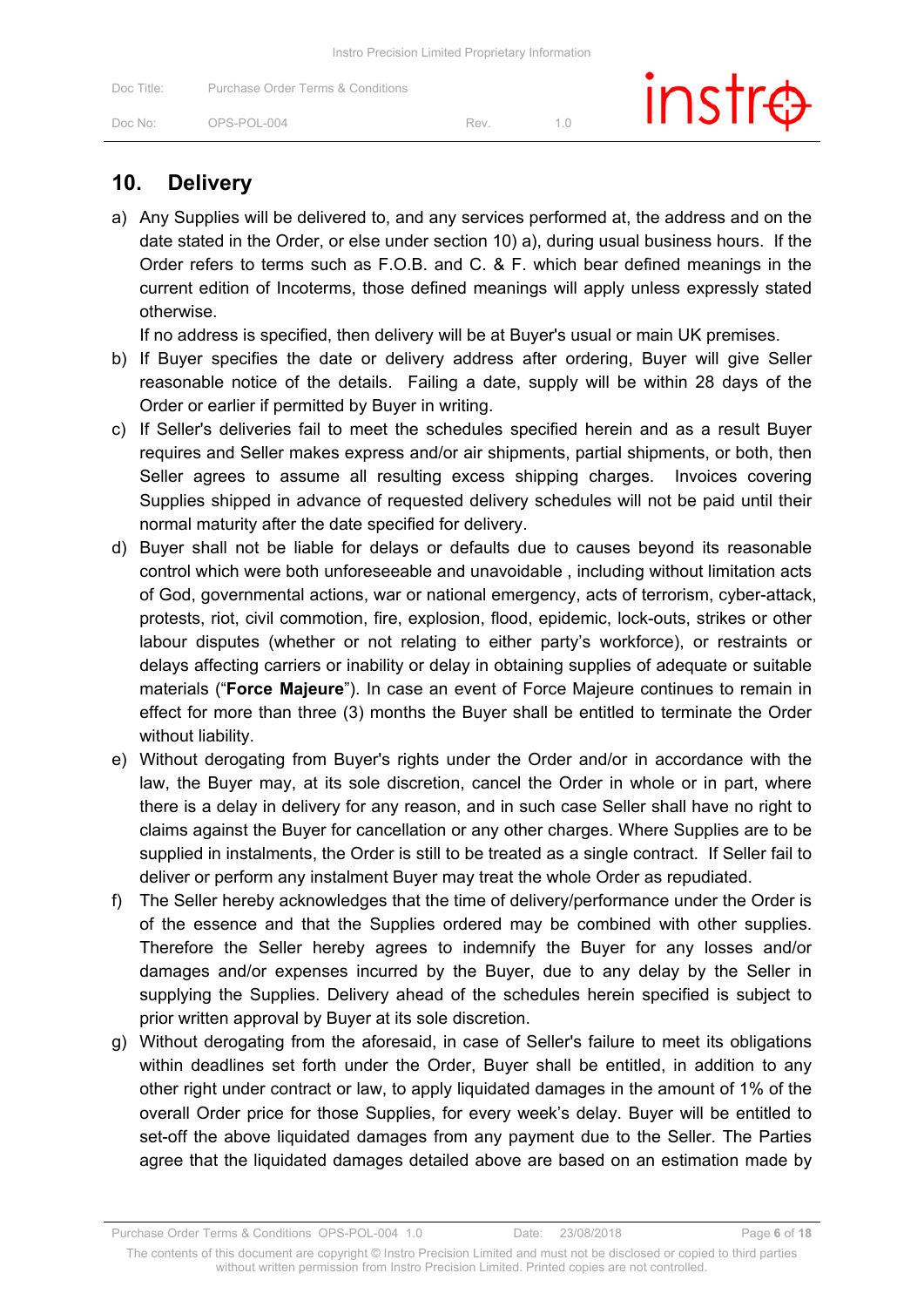| Doc Title: | Purchase Order Terms & Conditions |     | $instr\oplus$ |
|------------|-----------------------------------|-----|---------------|
| Doc No:    | OPS-POL-004                       | Rev |               |

the Parties in good faith regarding the foreseeable damages to Buyer as a result of the Seller's failure to comply with its obligations according to the schedule of the Order.

- h) Title to the Supplies shall pass to Buyer, free of all liens, claims and encumbrances, upon delivery thereof in accordance with the provisions of the Order, unless Buyer has paid in whole or in part for the Supplies in advance, in which case it will pass to Buyer as soon as the Supplies have (or, if Supplies are being assembled for Buyer, each successive component of the Supplies has) been appropriated to the Order. Risk of loss to the Supplies shall first pass to the Buyer upon their delivery to Buyer, after which the risk of loss to the Supplies shall pass to whichever Party possessing them.
- i) If any Performance occurs on Buyer's premises this sub-section will apply. Seller will ensure that best industry standards are adopted for the health and safety both of Seller's personnel and of any other individuals affected by Seller's actions. Buyer may refuse or terminate access to any individual whom Buyer reasonably considers undesirable to have on its premises. Seller's personnel must, while on Buyer's premises, comply with Buyer's reasonable requirements as to security, health and safety routines, times and areas of access, and otherwise.

#### **11. Warranties**

- a) In addition to and without derogating from any other provision hereof, the seller hereby warrants that:
	- i) The Supplies and Services (as applicable) shall be of the best available design, of the best quality, material and workmanship, be without fault and conform in all respects with the Order and Technical Specifications;
	- ii) The Supplies and Services shall be free from defects in design, workmanship, material and/or performance;
	- iii) The Supplies and Service shall comply with all statutory requirements and regulations, and with all normally applicable quality standards, relating to their sale or supply;

All claims made by Seller about any Supplies and Services, and all apparently serious claims in Seller's advertising and promotional material, are correct and can be relied upon; and

- iv) Any work under the Order will be performed by appropriately qualified and trained personnel.
- b) During a period of twenty four (24) months, and ten years for latent defects and/or design defect, to be calculated from the date of acceptance of the applicable Supplies and Services by the Buyer, any defective item/service will promptly, and in no event later than 90 days from Buyer's notification to Seller of a warranty claim, be repaired or replaced by Seller, without cost to Buyer, and the warranty terms renewed. Without derogating from the generality of the aforesaid, Seller shall be responsible for all related activities and expenses, including without limitation disassembly, delivery, installation, testing, and redelivery, at any relevant location. Upon Buyer's request, Seller shall promptly provide Buyer with a 'Return of Material Authorization' number (RMA). If Seller

Purchase Order Terms & Conditions OPS-POL-004 1.0 Date: 23/08/2018 Page **7** of **18**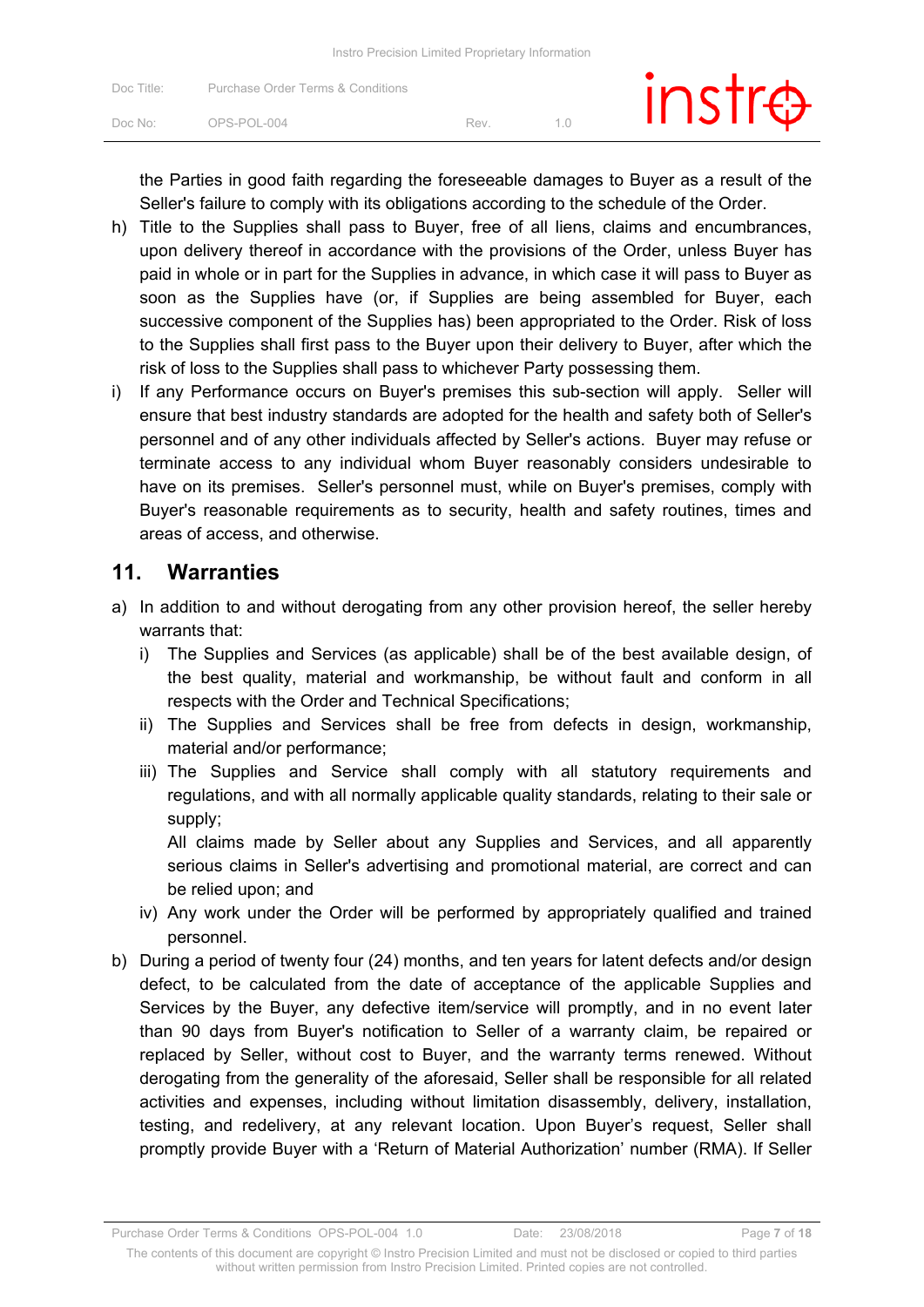| Doc Title:          | Purchase Order Terms & Conditions |     | $instr\oplus$ |
|---------------------|-----------------------------------|-----|---------------|
| Doc No <sup>.</sup> | OPS-POL-004                       | Rev |               |

fails to provide such RMA, it shall be deemed as Seller's default. This warranty is applicable without prejudice to other warranties available at law or contract.

c) All warranties, conditions and other terms implied by statute or common law in favour of the Buyer will apply to any Supplies and Services in addition to the aforementioned. Any rights under this section 11) is additional to any rights and remedies available to Buyer under contract, law and/or equity.

#### **12. Support and Obsolescence**

- a) Seller agrees that for the term of this Order as well as for a period of fifteen (15) years after termination of the warranty period for the last item of Supplies (the "**Support Period**"), it shall retain under its control technical personnel who are expert in the design, manufacture and trouble-shooting of the Supplies. Such personnel shall be available to render technical assistance to Buyer upon request. Such technical assistance, which will be limited to assistance by telephone, fax or correspondence, shall be supplied to Buyer at no charge and shall be available during Seller's normal business hours.
- b) In the event that Buyer requires repair of the Supplies, or any part thereof, during the Support Period, Seller shall perform such repairs on reasonable terms to be agreed. Seller shall maintain the capability to perform such repairs throughout the Support Period.
- c) Seller undertakes during the Support Period, to supply Buyer with Spare Parts for the Supplies (including all components thereof) as Buyer may from time to time require, at prices which are fair and reasonable considering prevailing market prices at the time said items are ordered, and applying any discount normally granted by Seller in comparable circumstances. Seller further undertakes that the total prices for all Spare Parts which together comprise a complete Supply shall not exceed the then-current price to Buyer for production units of such complete Supply.
- d) In addition, during the Support Period, Seller shall provide Buyer with "last time" purchase advanced notice of at least 30 days, and purchase opportunity, in the event that item of the Supplies or spare parts is about to become obsolete. If such notice will not be provided by Seller to Buyer, then Seller is committed to continue to deliver to Buyer the Supplies or Spare Parts in full Fit, Form and Function, assuming all required design, qualification, certifications or any other tasks and their costs.
- e) During the Support Period, Seller shall give Buyer at least twelve (12) months prior written notice of any proposed discontinuance/withdrawal of the manufacture of any Supplies (whether manufactured by the Seller or otherwise) including, but not limited to maintenance and/or spare parts (the "**Supply Support Items**"). Upon such notification, the Buyer may, at its sole discretion, direct the Seller to:
	- i) If the Seller *is not* the manufacturer of the Supply item, procure for the Buyer or Buyer's designee at a fair and reasonable price and upon mutually acceptable terms and conditions an irrevocable perpetual, royalty-free and fully paid-up right and license to manufacture, repair, sell and support and non-exclusive license to manufacture the Supply Support Item, or
	- ii) make satisfactory arrangements with a third party to establish a continuing source of an item equivalent to the Supply Support Item, without in any way degrading the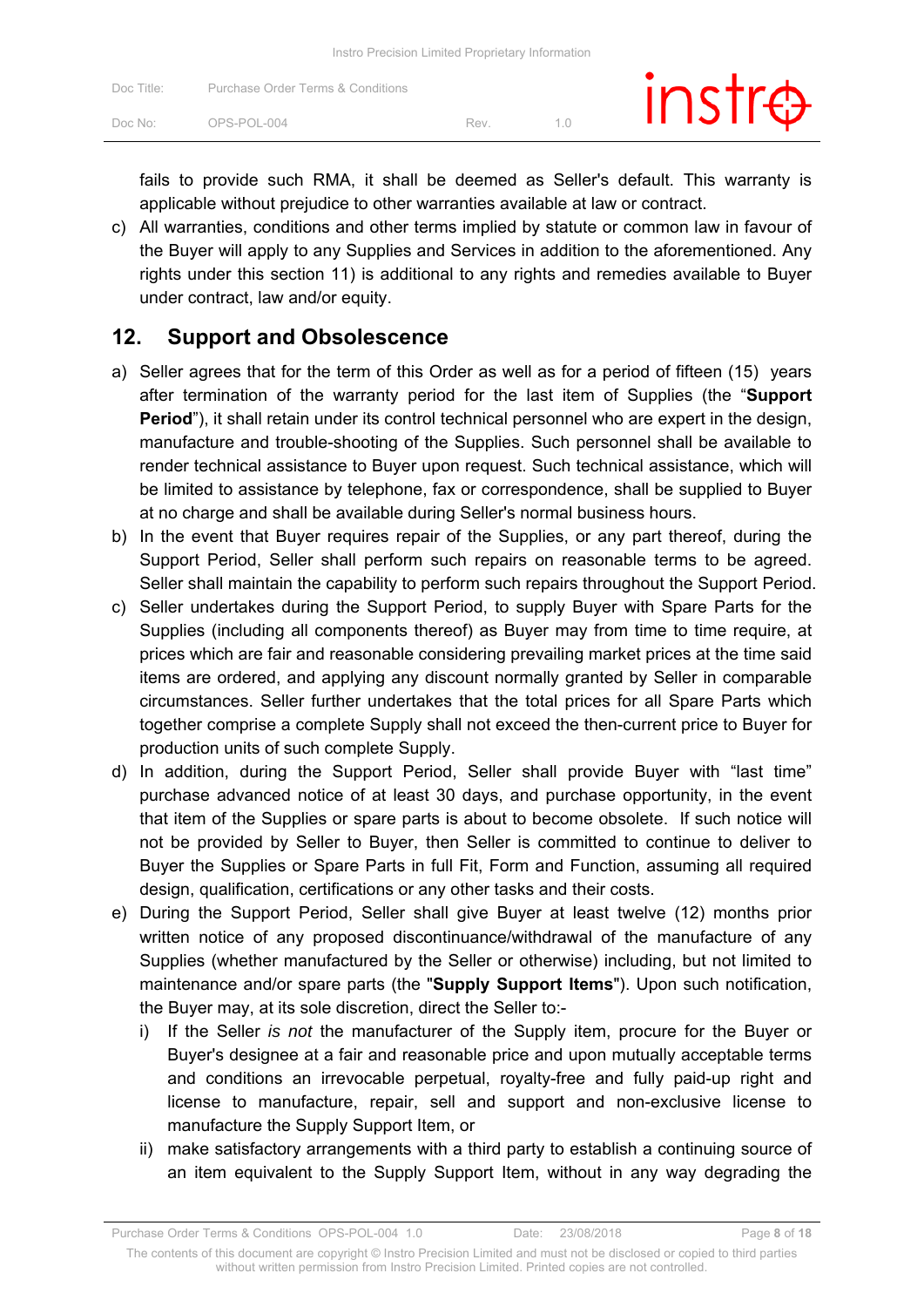| Doc Title:          | Purchase Order Terms & Conditions |     | $instr\oplus$ |
|---------------------|-----------------------------------|-----|---------------|
| Doc No <sup>.</sup> | OPS-POL-004                       | Rev |               |

performance of the Supply Support Item or affecting the inter-operability or interchangeability of the major assemblies, sub-assemblies, or parts thereof, or

- iii) find suitable replacement, and if necessary, suggest engineering modifications to the Supply Support Item without in any way degrading the performance of the Supply Support Item or affecting the inter-operability or interchangeability of the major assemblies, sub-assemblies, or parts thereof; or
- iv) If the Seller *is* the manufacturer of the Supply Support Item, it shall promptly furnish to Buyer, or to Buyer's designee all of the drawings, data, technical documentation (hereinafter collectively referred to as the "**Know-How**"), as well as the training and technical assistance required by Buyer or its designee to manufacture and repair the Supply Support Item. In such event, Seller hereby undertakes to grant Buyer and/or Buyer's designee an irrevocable, perpetual, royalty-free and fully paid-up right and license to manufacture, repair, sell and support the Supplies and spare parts utilizing the Know-How.
- f) Any items purchased by Buyer pursuant to this Clause shall be subject to all of the other applicable terms and conditions set forth in this Order.

### **13. Intellectual Property Indemnification**

Seller hereby warrants that neither the sale nor supply of any Supplies, nor its proper use by Buyer and/or its customers for an intended purpose, will breach any property rights in or about that Supplies, including intellectual property rights, of any other person.

Seller agrees to save Buyer, its customers, the end user and their representatives, directors and employees (hereinafter the "**Indemnitees**") harmless against any loss, damage and/or liability (including any costs and/or expenses incidental thereto) incurred on account of any infringement of any patent or other proprietary rights with respect to any Supplies and/or Services provided under the Order, provided that in case of Supplies, such Supplies are not manufactured solely pursuant to a design furnished to Seller by Buyer. Seller also agrees that it will, at its own expense, defend the Indemnitees against any action, suit and/or claim in which infringement is alleged, provided Seller is duly notified as to such suit or claim, as soon as practicable. At Buyer's written request, such defence shall be fully coordinated with the Buyer. In case the Supplies, Services or any part thereof, are held to constitute an infringement or the use thereof is enjoined, Seller shall, at its own expense and at Buyer's choice, either (1) procure for Buyer the right to continue using the Supplies and Services or any part thereof, (2) replace same with non-infringing Supplies and Services or parts thereof, or (3) modify the Supplies and Services so that they become non-infringing, in each case, without derogating from the Supplies' and Services' conformance with the requirements of the Order.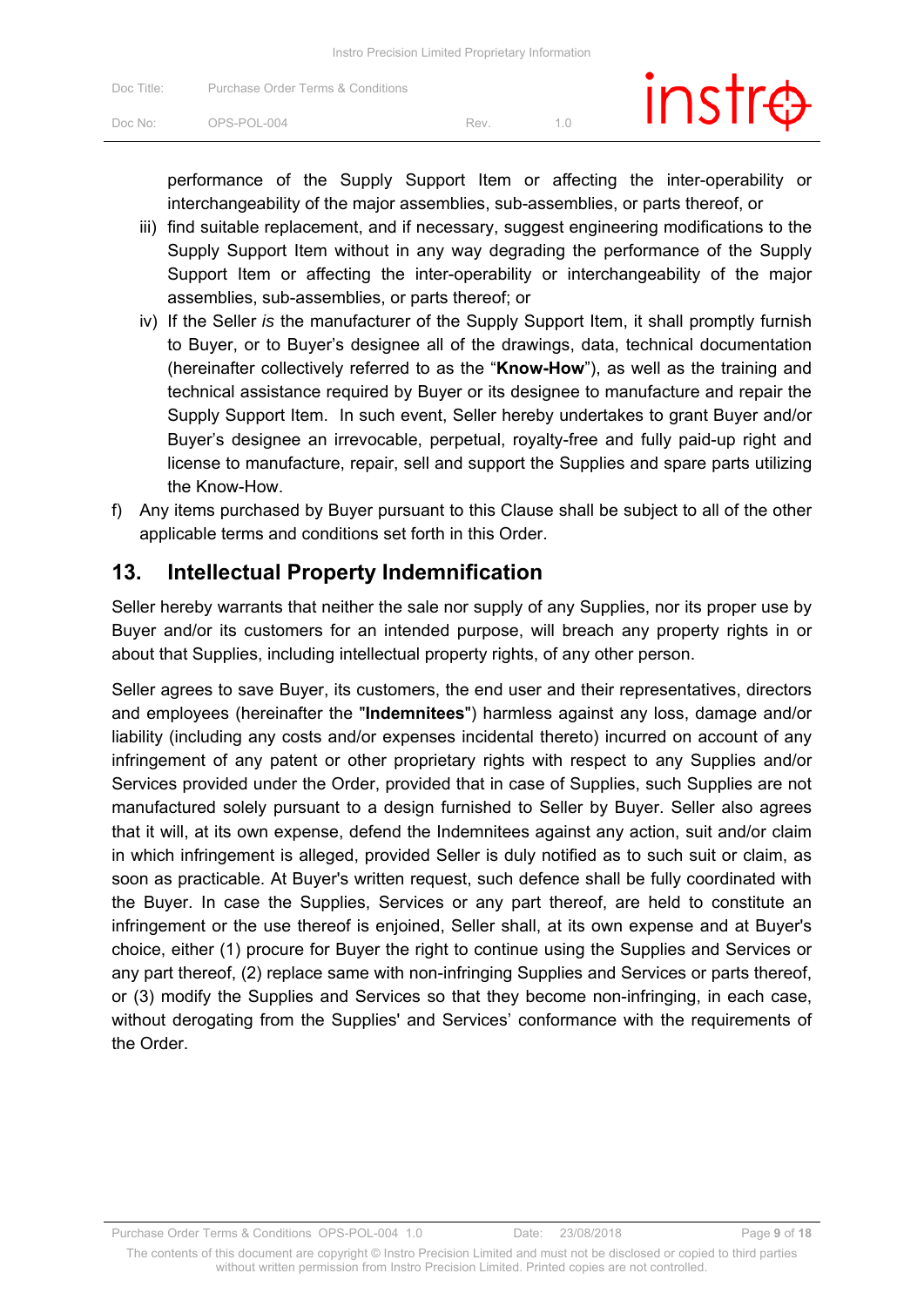|                     | Instro Precision Limited Proprietary Information |     |    |        |
|---------------------|--------------------------------------------------|-----|----|--------|
| Doc Title:          | <b>Purchase Order Terms &amp; Conditions</b>     |     |    | instre |
| Doc No <sup>.</sup> | OPS-POL-004                                      | Rev | 10 |        |
|                     |                                                  |     |    |        |

# **14. Proprietary rights, rights in data and confidentiality**

- a) Where Performance under the Order includes experimental, developmental, or research effort or non-recurring including tooling's and such work is paid for in whole or in part by Buyer, Seller agrees to disclose to Buyer all confidential processes and/or know-how and/or trade secrets and/or any invention, discovery, proprietary information and or any tooling resulting therefrom. All patents, copyright, trade secrets, trademarks, or other intellectual property resulting therefrom shall be the sole property of the Buyer and at Buyer's request, Seller shall assign to Buyer each invention and proprietary rights resulting therefrom, including without limitation any patent or patent application, without additional charge. Seller shall provide support for Buyer's prosecution of such patent application. Buyer shall have the full right to use such property in any manner without any claim on the part of the Seller and/or any third party and without any duty to account to the Seller or any third party for such use.
- b) In the event the Order includes supply of Supplies and/or Services that requires a license by the Seller, the manufacturer and/or by any third party for the usage of the Supplies and/or Services and/or their transfer to any third party, the Seller hereby declares that it irrevocably grants such license to the Buyer (and Buyer may grant sub-licenses thereto) on the following terms: assignable; royalty-free; covering usage for any likely intended purpose; free of any obligation and without restriction, notwithstanding any standard license which may accompany the Supplies and/or Services.
- c) Each of Seller and Buyer agrees that all information disclosed to it (the "**Receiving Party**") by the other Party (the "**Disclosing Party**") which is non-public, proprietary or confidential information, including without limitation information contained in drawings, specifications, or other documents, software or other items, is considered proprietary to the Disclosing Party (hereinafter the "**Proprietary Information**"). Without derogating from the generality of the aforesaid, Buyer's Proprietary Information shall also be deemed to include the identity of the Buyer's customers or the end user and the Parties' cooperation hereunder, the Buyer's systems, BFE, and any work and supplies ordered hereunder.

Subject to the aforesaid, the Proprietary information shall not include information which the Receiving Party can prove by evidence in writing to be in the public domain, other than through the fault or negligence of the Receiving Party, or which is known to the Receiving Party at the time of its disclosure by the Disclosing Party without obligation of confidence, or is rightfully obtained without restriction by the Receiving Party from a third party. The Receiving Party undertakes that unless the Disclosing Party otherwise approves in writing, the Proprietary Information shall not be reverse engineered or decompiled and shall not be utilized in whole or in part by the Receiving Party, except for the fulfilment of the Order and/or the Buyer's engagement with its customer. By way of illustration only, Seller may not use such Proprietary Information to help Buyer's competitors, poach Buyer's staff or disparage Buyer's reputation. The Receiving Party shall not disclose the Proprietary Information to any third party (except that Buyer shall be entitled to disclose Seller's Proprietary Information to its customers if required), and shall take all reasonable precautions to prevent the disclosure of the Proprietary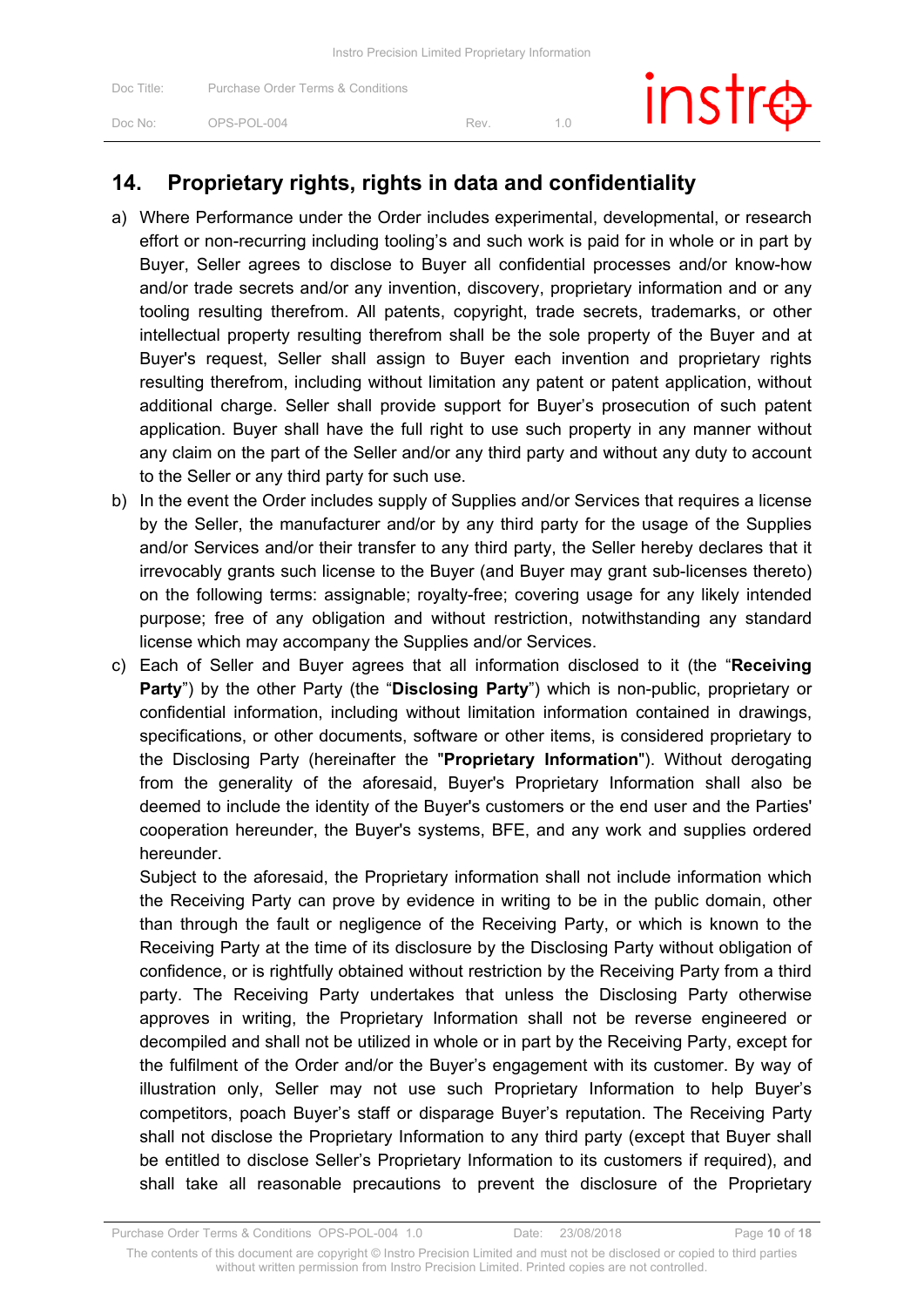| Doc Title: | Purchase Order Terms & Conditions |     | inst |  |
|------------|-----------------------------------|-----|------|--|
| Doc No:    | OPS-POL-004                       | Rev |      |  |

Information to third parties. Receipt by the Receiving Party hereunder of Disclosing Party's Proprietary Information shall not be deemed as a grant of any right or license to the Receiving Party with respect to such information.

Upon the completion and/or termination of the Order, the Receiving Party shall immediately cease to make any use of the Disclosing Party's Proprietary Information and return to the Disclosing Party the Proprietary Information and all copies thereof, or pursuant to Disclosing Party's request, destroy such proprietary Information, and provide Disclosing Party a written certificate of destruction.

- d) Notwithstanding the aforesaid, any information which is proprietary to Seller and which is disclosed in the products or documents furnished to Buyer hereunder shall be deemed to have been disclosed as a part of the consideration for the Order and Buyer shall have full right to its use as Buyer so deems.
- e) Seller shall comply with all applicable security procedures and regulations, and access to any information which may contain classified information shall be restricted accordingly.
- f) Any advertising of the Order or any news release relating thereto or otherwise relating to Buyer, its customers or the end user (including the Supplies and Services supplied hereunder, pictures, descriptions and/or samples thereof) by Seller is prohibited, except with Buyer's prior written approval at its sole discretion.
- g) The provisions of this section 14) shall survive the completion and/or termination of the Order.

### **15. Stop Work Order**

- a) Buyer may, from time to time by written order, (the "Stop Work Order"), suspend all or part of the work to be performed under the Order for an accumulated period not to exceed one hundred and twenty (120) days. Seller shall take all reasonable steps to minimize the recurring of costs allocable to the work covered by the Stop Work Order.
- b) Within such period of any stop work, Buyer shall: (i) cancel the Stop Work Order; (ii) terminate the Order in accordance with the "termination" article; or (iii) extend the Stop Work Order period.
- c) Seller shall resume work whenever a Stop Work Order is cancelled. Buyer and Seller shall negotiate an equitable adjustment in the price or schedule or both if: (i) the Order is not terminated; (ii) the suspension results in a change in Seller's cost of performance or ability to meet the order delivery schedule; and (iii) Seller submits a claim for adjustment within fifteen (15) days after the Stop Work Order is cancelled.

### **16. Termination**

a) Buyer reserves the right to terminate the Order, or any part hereof, and to cancel all or any part of the undelivered portion of the Order if Seller does not provide the Supplies and/or Services as provided in the Order or if Seller otherwise breaches any of the terms hereof, including without limitation Seller's warranties. Prior to such termination, and at Buyer's sole discretion, Buyer may decide to provide Seller an opportunity at Seller's expense and at the conditions to be determined by Buyer, to remedy any breach.

In addition to the aforesaid Buyer shall have the right to terminate the Order or any part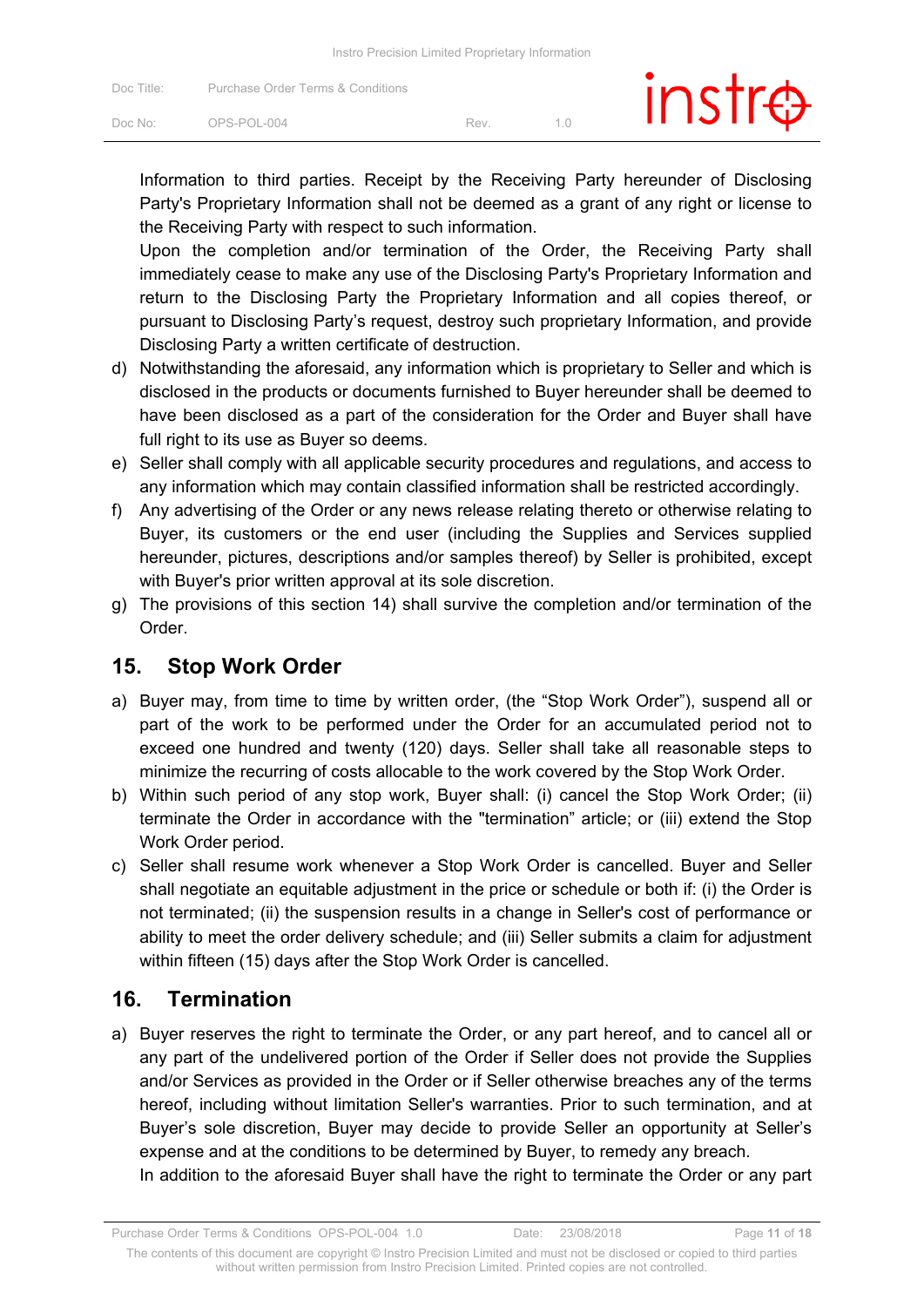| Doc Title:          | Purchase Order Terms & Conditions |     | $instr\oplus$ |
|---------------------|-----------------------------------|-----|---------------|
| Doc No <sup>.</sup> | OPS-POL-004                       | Rev |               |

thereof, and cancel all or any part of the undelivered portion, in the event of the occurrence of any of the following: (i) insolvency of Seller, and/or (ii) filing of an involuntary petition to have Seller declared bankrupt, (provided it is not cancelled within thirty days from date of such filing), and/ or (iii) upon the granting of a winding-up or similar order in respect of the Seller, or if a temporary or permanent liquidator or receiver is appointed in respect of the Seller, or if a temporary or permanent attachment order is granted on all Seller's assets, or a substantial portion thereof, (provided such order or appointment is not cancelled within 30 days of the grant of such order or the date of such appointment), and/or (iv) the execution by Seller of any assignment for the benefit of its creditors and/or (v) if the Seller passes a resolution for its voluntary winding-up, and/or (vi) Seller stops or threatens to stop carrying on business, and/or (vii) Seller suffers any process equivalent to any of these, in any jurisdiction, and/or (viii) Buyer reasonably believes that any of the events mentioned above is about to occur and notifies Seller accordingly.

Buyer shall have no obligation to Seller in respect to the cancelled portion of the Order. Buyer's liability shall be limited to payment for the delivered and accepted portion of the Order which is usable by Buyer at the rate specified on the face hereof (reflecting quantity prices as though the Order had gone to full completion). Seller shall refund Buyer any and all amounts paid by it on account of the remaining portion of the Ordered which is not delivered and accepted by Buyer and shall indemnify Buyer for any damages caused to it due to the termination. If as a result of default of performance by the Seller, the Order is terminated in whole or in part and it is necessary to procure any of the specified Supplies and/or Services elsewhere, then Seller shall be liable for any re-procurement charges which exceed the amount which would have been due to the Seller if it had satisfactorily completed the Order. These remedies shall be cumulative and additional to any other remedies available to Buyer in law or in equity.

b) Buyer may, for its convenience, terminate work under the Order, in whole or in part, at any time, by giving notice to Seller in writing. Seller will thereupon immediately stop work on the Order, on the terminated portion thereof, and notify any subcontractors to do likewise. Seller shall be entitled to reimbursement for its actual direct, reasonable and proven costs incurred up to and including the date of termination, provided that such costs are justified considering the relative point in time of the order execution and that title to completed and partially completed supplies including any material required are transferred to Buyer. Such costs to be determined in accordance with recognized accounting principles. Seller shall also be entitled to a reasonable profit on the work done prior to such termination at a rate not exceeding the rate used in establishing the original purchase price. The total of such claim shall not exceed the Order price for the pro-rata portion of the Order which is cancelled, reduced by amounts previously paid to Seller hereunder.

Termination claims shall be subject to inspection and audit by the Buyer in the event of cancellation under this clause.

c) Any rights under this section 11)16) is additional to any other rights and remedies available to Buyer under contract, law and/or equity.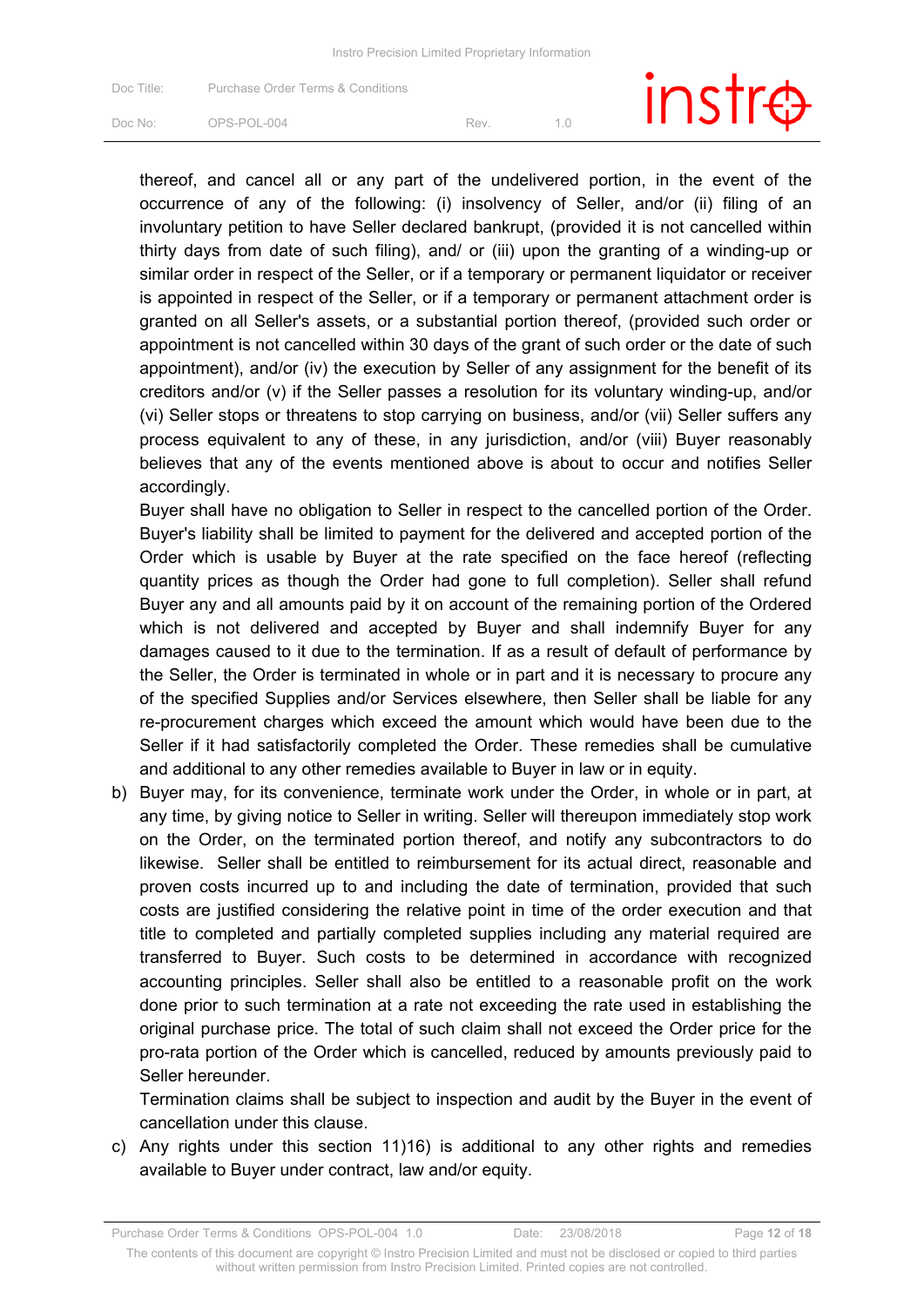| Doc Title: | Purchase Order Terms & Conditions |     | $inst\oplus$ |
|------------|-----------------------------------|-----|--------------|
| Doc No:    | $OPS-POI-004$                     | Rev |              |

### **17. Prices and Payment Terms**

- a) In consideration of Seller's completion of all of its obligations and the supply of all Supplies and Services hereunder, Buyer shall pay Seller the amount set forth on the face of the Order, according to the Milestones specified therein. Seller shall not be entitled to any additional payment in connection with the Order unless specifically agreed to in writing hereunder or via changes process as set forth in Article 9) hereof.
- b) All prices will be as stated in the Order and, unless otherwise stated, will be:
	- i) Firm, fixed and final, not subject to any change or escalation;
	- ii) Exclusive of any applicable VAT (which will be payable by Buyer subject to receipt of a valid VAT invoice); and
	- iii) Inclusive of all charges for packaging, packing, shipping, carriage, insurance and delivery, commissioning or performance of Supplies to or at the delivery address, and of any taxes, duties, fees and levies other than VAT.
- c) Buyer will be entitled to any discount for prompt payment, bulk purchase or the like normally granted by Seller in comparable circumstances.
- d) Payments shall be made in pounds sterling, within 30 days commencing on the first date of the following month after the later of (i) Buyer's receipt of Seller's tax invoice; and (ii) Seller's completion of the applicable milestone as confirmed in writing by the Project Manager of the Buyer.

#### **18. Indemnity and Insurance**

a) Indemnity

Seller shall, upon their first request, indemnify and hold harmless Buyer, its customers, the end user and each of their officers, employees, agents and invitees, from and against all claims, judgments, liabilities, losses, injuries and damages of every and/or any nature, including without limitation, in respect of injuries or death to persons or damages to property (including costs and expenses incidental thereto), caused by (i) the acts or omissions to act by the Seller, its subcontractor(s) and/or any of their officers, employees, agents, invitees or vendors, directly or indirectly arising in connection with this Order and/or (ii) the Supplies or Services provided hereunder and/or (iii) the violation by Seller, its subcontractor(s) and/or their respective officers, employees, agents, invitees or vendors of any applicable laws, acts or regulations, and/or (iv) the breach of any of the representations and/or warranties provided by the Seller.

- b) Insurance
	- i) Without derogating from the Seller's liability by law and/or under this Order, and prior to executing any activity under this Order, Seller shall, at its own expense, provide and maintain as a minimum, during the entire performance of this Order and for any additional period during which the Seller is held liable, with carriers acceptable to Buyer, adequate levels of insurance policies against all risks usually insured against by sellers and/or suppliers carrying on the same or a similar business as the Seller, which shall include: Employer's Liability with limits of no less than £ 10,000,000 per occurrence and in the aggregate, General Public Liability with limits of no less than

Purchase Order Terms & Conditions OPS-POL-004 1.0 Date: 23/08/2018 Page **13** of **18**

The contents of this document are copyright © Instro Precision Limited and must not be disclosed or copied to third parties without written permission from Instro Precision Limited. Printed copies are not controlled.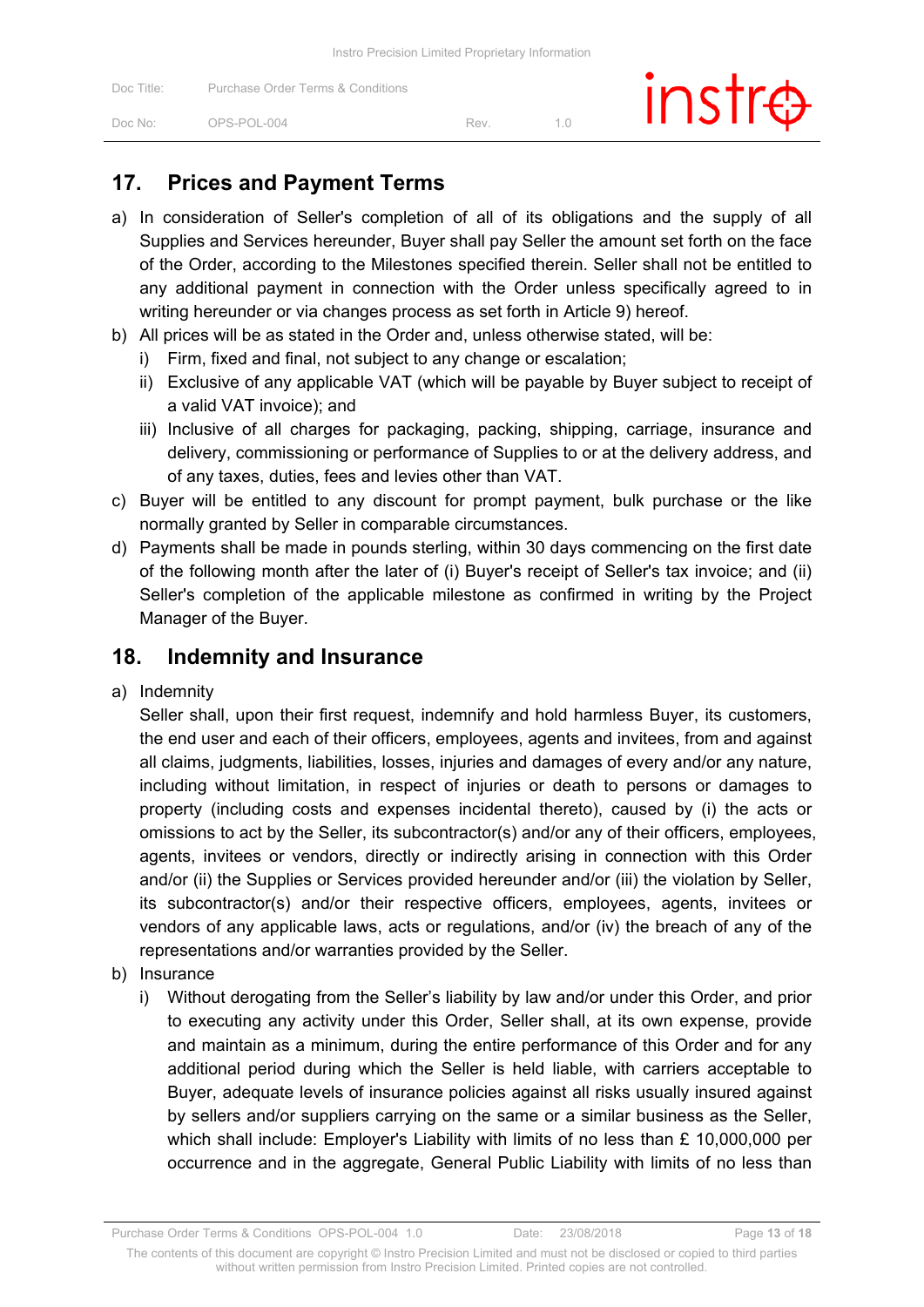| Doc Title:          | Purchase Order Terms & Conditions |     | $instr\oplus$ |
|---------------------|-----------------------------------|-----|---------------|
| Doc No <sup>.</sup> | OPS-POL-004                       | Rev |               |

£ 5,000,000 per occurrence and in the aggregate, Product Liability with limits of no less than £ 10,000,000 per occurrence and in the aggregate, Aviation Products Liability Insurance and/or Aviation Liability Insurance (if applicable) each for a combined limit of not less than £ 100,000,000 occurrence and in the aggregate, Errors & Omissions Insurance (if applicable) with limits of no less than £ 5,000,000 per occurrence and in the aggregate, Marine insurance (if applicable) for a limit not less than the full value of Supplies, as well as any other insurance suitable to the Seller's activities and/or required by law or regulation. Without derogating from the above, Seller shall comply with the applicable Workers Compensation legislation of the jurisdiction(s) in which the work under the Order is performed.

- ii) Evidence of such insurance policies shall be provided to the Buyer upon its request.
- iii) Seller shall insure the Supplies and all parts thereof against loss or damage for their full replacement value.
- iv) The Seller represents and warrants that it shall not have any claims, demands and/or actions against the Buyer and/or anyone on its behalf concerning damage to its property or other property used for the performance of the Services and/or provision of Supplies.
- v) All liability polices shall name Buyer as additional insured, and shall provide that Buyer will receive thirty (30) days' prior written notice from the insurer if any coverage is suspended, voided, cancelled or reduced in limit. Seller's furnishing of certificates of insurance or purchase of insurance shall not release Seller of its obligations or liabilities under this Order. All policies of insurance procured by Seller must be written as primary policies, not contributing with or in excess of coverage that Buyer may carry. Seller agrees that Seller, Seller's insurer(s) and anyone claiming by, through, under or on Seller's behalf shall have no claim, right of action or right of subrogation against Buyer and Buyer's customer.

#### **19. Assignment**

Seller shall not be entitled to assign its rights and obligations under the Order without Buyer's prior written consent, not to be unreasonably withheld. Buyer is entitled to freely assign all or any part of rights under the Order to any parent, subsidiary or associated company. In case of subcontracting by the Seller of certain works hereunder, Seller shall remain fully liable towards Buyer for any such works.

#### **20. Taxes**

Buyer shall not be liable under or in connection with this Order for any governmental, municipal or other taxes, duties, levies and/or compulsory payments, other than specifically agreed in the Order.

#### **21. Bank guarantee**

For the due and faithful Performance of Seller's obligations under the Order, and without prejudice to the rights and remedies of Buyer, the Buyer reserves the right to insist the Seller shall provide Buyer with a standby irrevocable and confirmed bank guarantee (the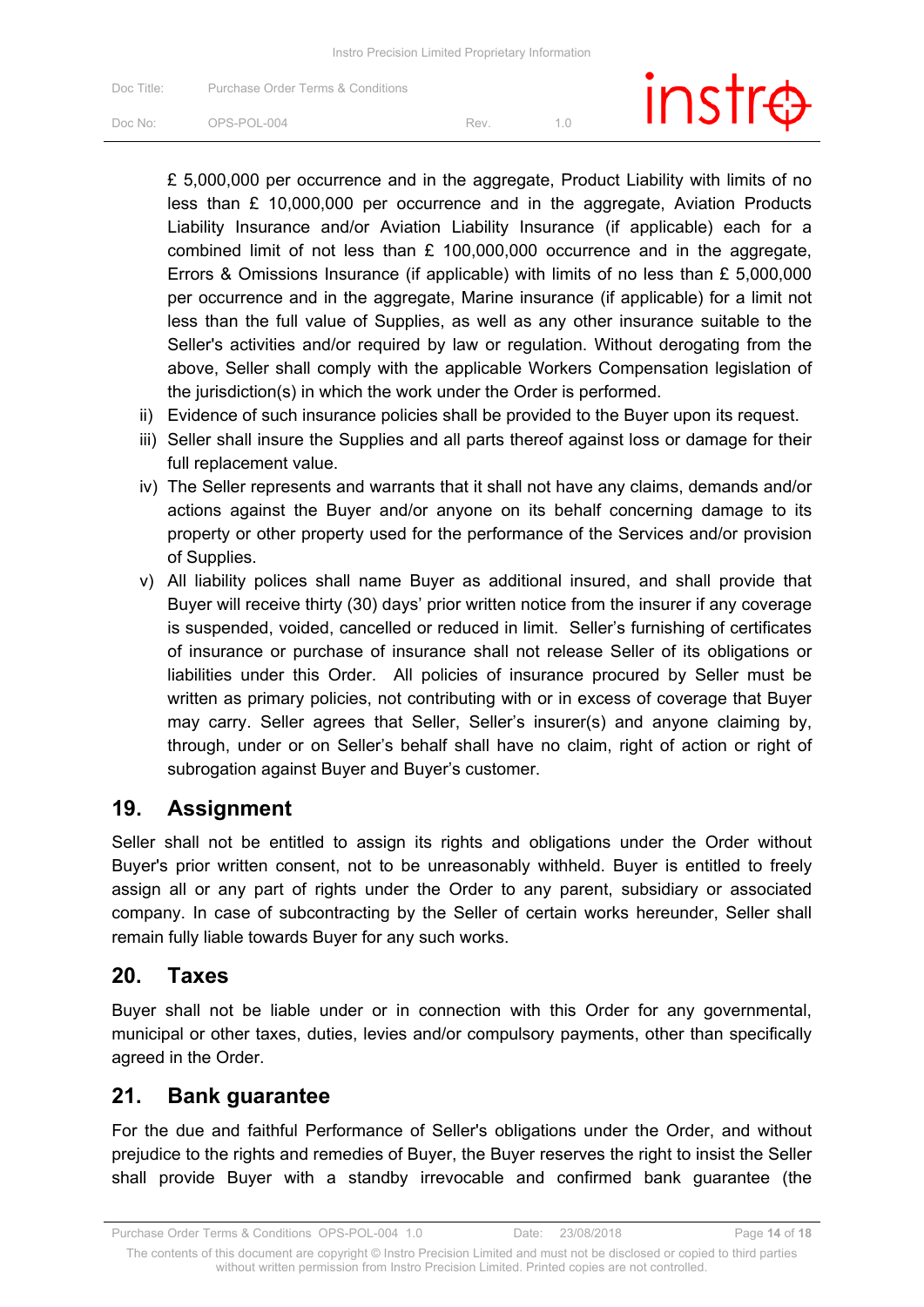| Doc Title: | Purchase Order Terms & Conditions |     | $instr\oplus$ |
|------------|-----------------------------------|-----|---------------|
| Doc No:    | OPS-POL-004                       | Rev |               |

"**Performance Guarantee**") as per the form acceptable to Buyer, from a bank acceptable to Buyer, in an amount to be agreed. In the event Seller defaults or fails to perform the Order in accordance with its terms, Buyer shall be entitled to exercise the Performance Guarantee by issue of a written notice to the issuing bank. The Performance Guarantee shall be valid until one (1) month after the last delivery.

# **22. Export /import permit**

Seller shall be responsible to obtain any and all export and/or import permits/licenses, and any other licenses, permits and/or approvals, to the extent required, under applicable law for the supply of the Supplies and Services and for meeting its obligations under the Order. Buyer shall at Seller's request provide reasonable assistance.

Seller shall notify Buyer in advance, and in any event no later than 7 days from signature of the Order, what governance applies on the Supplies and in case any form of statement, including but not limited to: an end use/end user statement and/or a request for the transfer of information is required, Seller shall obtain a written approval from Buyer for providing the required statement and/or the transfer of information.

Seller shall document an orderly registration of the restricted items and upon delivery to Buyer shall provide Buyer with the relevant permits and/or licenses.

### **23. Disputes**

All disputes between the Parties hereto which cannot be settled by agreement between the Parties shall be exclusively and finally settled by litigation in the courts of London, England, to whose jurisdiction the Parties hereby consent.

# **24. Governing Law**

The exclusive law governing the Order shall be the law of England and Wales without reference to its conflict of laws principles.

# **25. Supplier Code of Conduct**

a) Buyer's commitment to fair and ethical conduct

- i) Buyer is committed to conducting its business fairly, impartially, ethically and in a proper manner, including in making its procurement decisions.
- ii) Buyer's code of business conduct and ethics (the "Code") is published on Buyer's website at: www.instro.com. Among other provisions of the Code, Buyer requires its employees to timely disclose any situations where family members, close personal friends, or former buyer employees could bias, or appear to bias, Buyer's business decisions, including those relating to procurement.
- iii) The Code also provides that Buyer's employees may accept only nominal value gifts, entertainment or other items from suppliers or potential suppliers, as set forth in our anti-bribery compliance policy.
- b) Seller's conduct

Seller should refer to this Code's principles when ethical and compliance issues arise.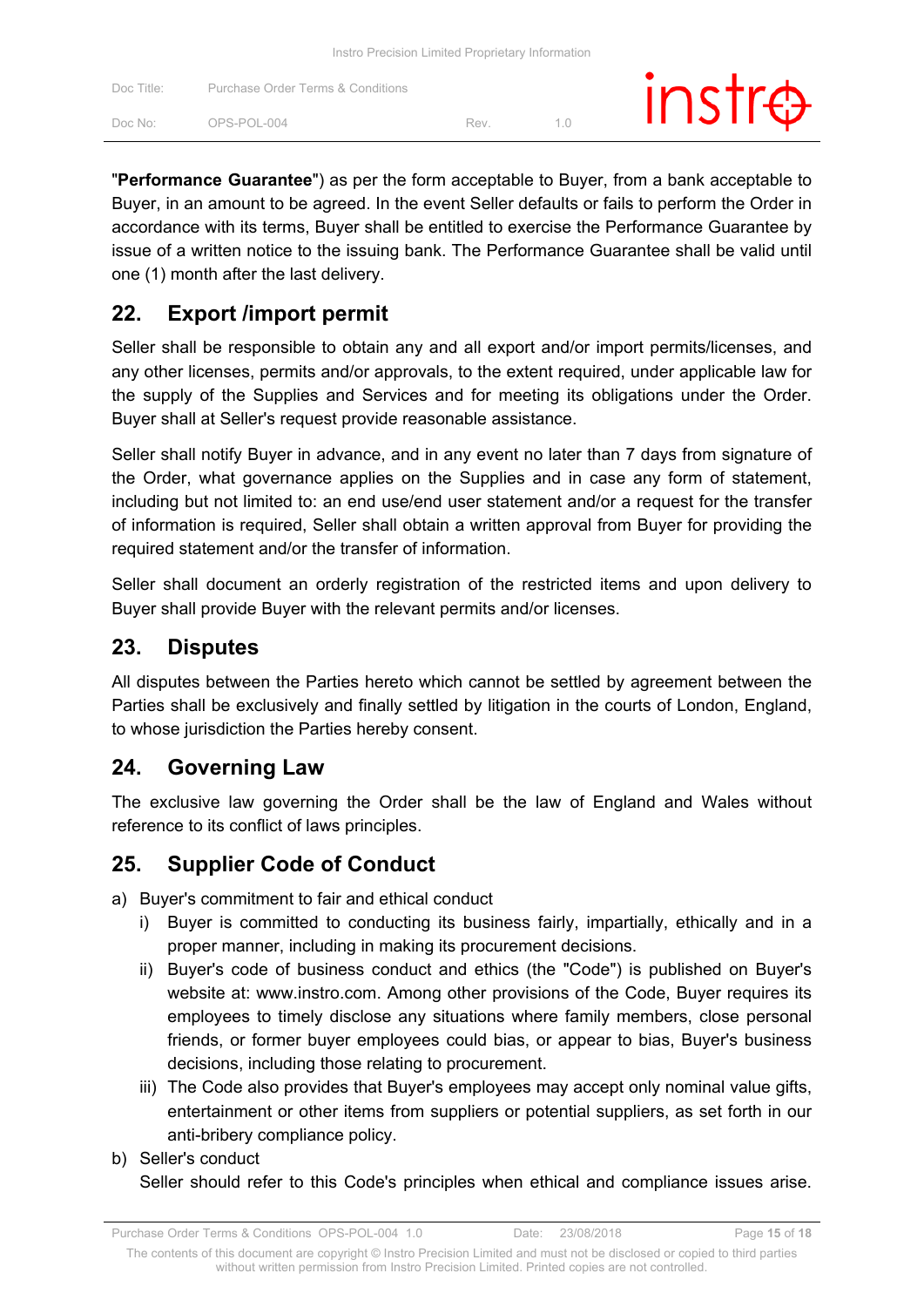| Doc Title: | <b>Purchase Order Terms &amp; Conditions</b> |     | $instr\oplus$ |  |
|------------|----------------------------------------------|-----|---------------|--|
| Doc No:    | OPS-POL-004                                  | Rev |               |  |

Each of the principles in this Code is fundamental to how Buyer does business.

By entering into any subcontract or purchase order with the Buyer, Seller is committing to conduct its activities in a manner consistent with this Code. Accordingly, all of Seller's business activities relating to work with the Buyer must be performed in a manner that is fair, ethical and compliant with this Code and applicable laws and regulations.

While the Code contains standards to be followed, no one document can cover all situations. If, for whatever reasons, following the Code would conflict with a legal requirement, Seller must comply with the law.

- i) Seller will conduct all of its business activities relating to Buyer in a manner that is fair, ethical and fully compliant with applicable laws and regulations, including, but not limited to, those relating to:
	- intellectual property and data security requirements;
	- marketing materials and interactions with the media;
	- fair employment and human rights;
	- government procurement;
	- anti-bribery;
	- competition and antitrust;
	- trade and export controls;
	- health and safety;
	- prohibition on counterfeit parts;
	- sustainability and environmental compliance;
	- conflict minerals compliance;
	- reporting concerns without retaliation;
	- recordkeeping and right to audit;

Seller is expected to comply with the above listed Code requirements. Which are detailed as published on Buyer's website at: www.instro.com

ii) Seller is expected to self-monitor its compliance with the above-mentioned standards of conduct and to promptly notify Buyer in the event of any non-compliance or suspicion of non-compliance that could affect Seller's activities with Buyer.

#### **26. Prohibited Software**

- a) This clause only applies to Supplies that includes the delivery of software.
- b) As used herein, "Prohibited License" means the General Public License ("GPL") or Lesser/Library GPL, the Artistic License (e.g., PERL), the Mozilla Public license, the Netscape Public License, the Sun Community Source License, the Sun Industry Standards License, or variations thereof, including without limitation licenses referred to as "GPL-Compatible, Free Software License."
- c) "Prohibited Software" means software that incorporates or embeds software in, or uses software in connection with, as part of, bundled with, or alongside any (1) open source or "free" software, library or documentation, or (2) software licensed under or subjects the software to a prohibited license, or (3) software provided under a license that requires the delivered software to be licensed for the purpose of making derivative supplies or be redistributable at no charge, or obligates Buyer to make available in any way or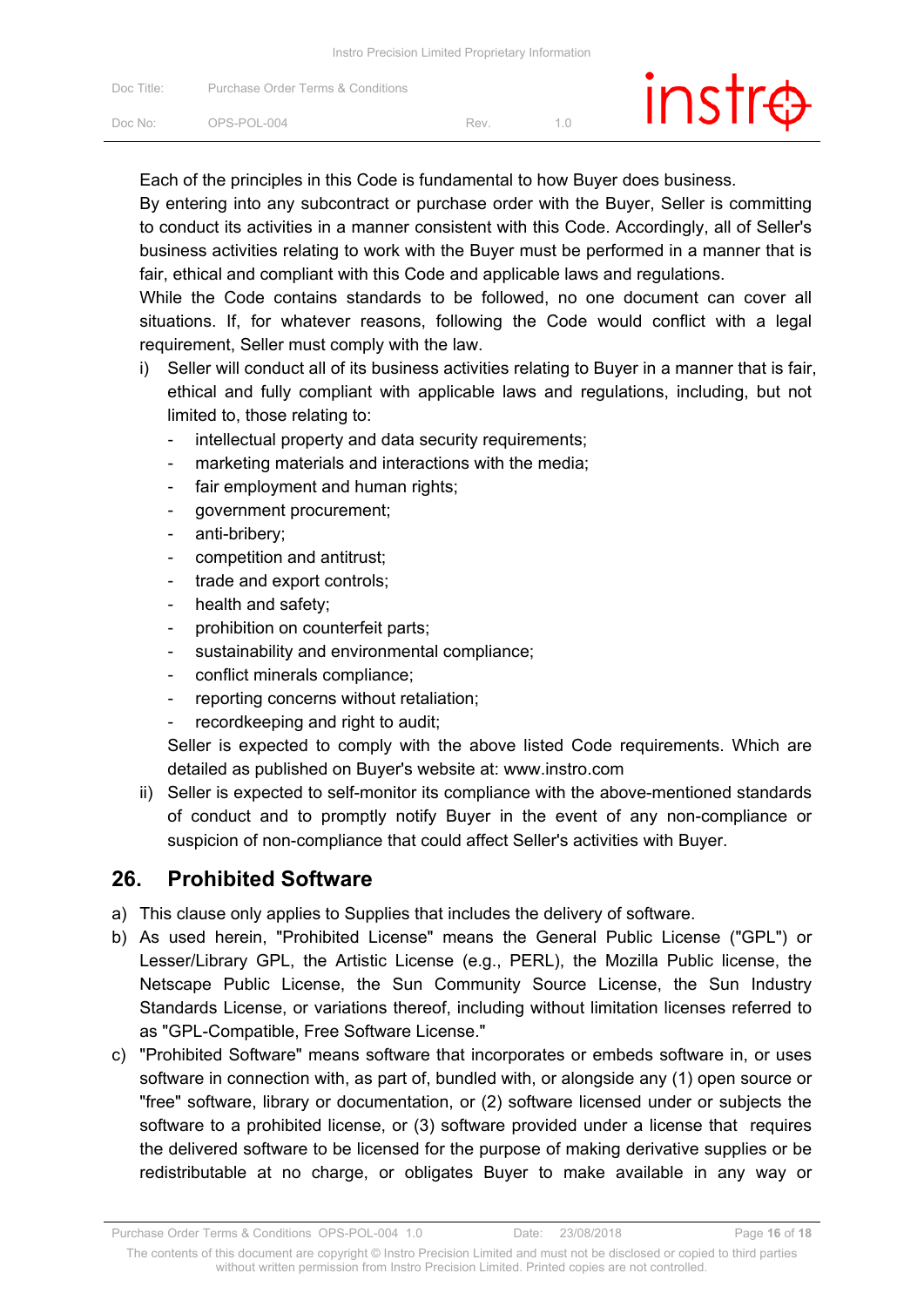| Doc Title: | Purchase Order Terms & Conditions |     | $instr\oplus$ |
|------------|-----------------------------------|-----|---------------|
| Doc No:    | OPS-POL-004                       | Rev |               |

accessible to any third party the delivered software, in any format, or any portion thereof, any products and/or object code and/or source code formats incorporating the delivered software.

d) Unless Seller has obtained Buyer prior written consent, which Buyer may withhold in its sole discretion, Seller shall not use in connection with the Order, or deliver to Buyer, any Prohibited Software. Seller agrees to defend, indemnify, and hold harmless Buyer, its customers and suppliers from and against any claims, damages, losses, costs, and expenses, including reasonable attorney fees, relating to use in connection with the Order or the delivery of Prohibited Software.

### **27. Counterfeit Materiel Prevention**

Seller represents and warrants by acceptance of the Order and certifies with each shipment of Supplies that only new and authentic materials will be used and they contain no Counterfeit Materiel. Seller shall only purchase authentic materials/components directly from the OEM's/OCM's or through the OEM's/OCM's authorized or franchised distribution chain. Seller further represents and warrants that it has (or will have) and will make available to Buyer, at Buyer's request, all acquisition/procurement documentation from the OEM/OCM or their authorized or franchised distribution chain that authenticates traceability of each part, component, module or assembly of Seller's products or goods back to the applicable OEM/OCM. For purposes of this paragraph, "Counterfeit Materiel" shall mean a part, component, module, or assembly or supplies whose origin, material, source of manufacture, performance, or characteristics are misrepresented. The term "Counterfeit Materiel" includes, but is not limited to, (a) parts that have been (re)marked to disguise them or falsely represent the identity of the manufacturer, (b) defective parts and/or surplus material scrapped by the original manufacturer, (c) previously used materiel pulled, repaired or otherwise reclaimed and provided as "new" or (d) materiel that have reached a design life limit.

Seller will establish and maintain a counterfeit materiel prevention and control plan, using as a guideline aerospace standards SAE AS5553 and AS6174. The purpose of the plan shall be to prevent the delivery of counterfeit materiel and control of materiel identified as counterfeit.

If Counterfeit Materiel are furnished under the Order, Buyer shall have the right to act in accordance with AS6174 and AS5553 including, impounding and destroying the materiel. Seller shall be liable for all costs related to the materiel impounding, destroying, removal and replacement. Buyer reserves the right to withhold payments for said materiel. Buyer also reserves the right to report and to turn over such counterfeit materiel to the relevant authorities.

#### **28. Miscellaneous**

e) Seller shall procure that none of its associates behaves in a way which, had the behaviour been Seller's, would have breached the Order. Buyer holds the Order on trust for itself and all of its associates, and the Order is made for the benefit of all of them so that Seller will be liable for damage caused to Buyer's associates as well as Buyer itself.

Purchase Order Terms & Conditions OPS-POL-004 1.0 Date: 23/08/2018 Page **17** of **18**

The contents of this document are copyright © Instro Precision Limited and must not be disclosed or copied to third parties without written permission from Instro Precision Limited. Printed copies are not controlled.